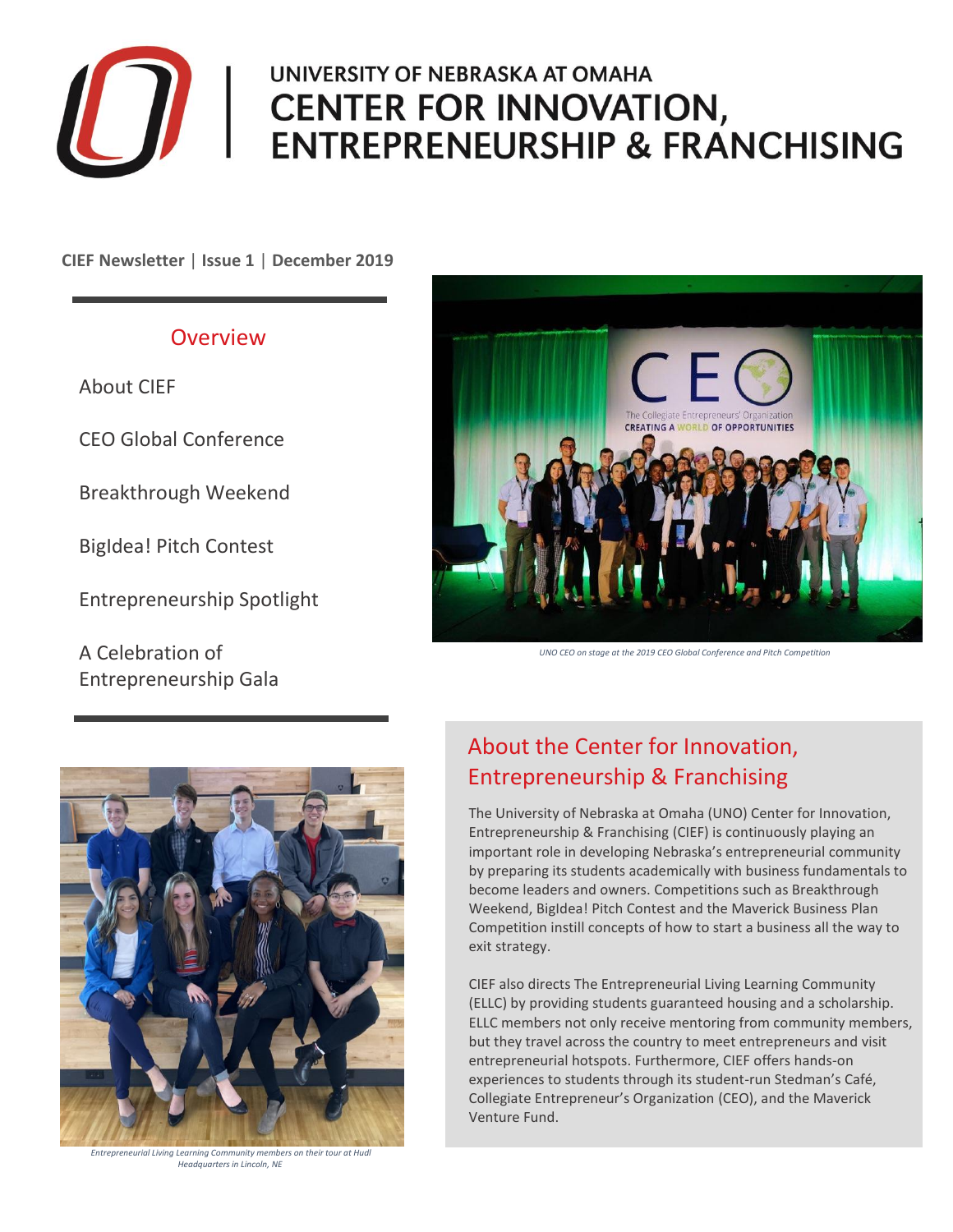## Breakthrough Weekend Collegiate Entrepreneurs' Organization Global Conference and Pitch Competition

The University of Nebraska at Omaha Collegiate Entrepreneurs' Organization (CEO) partook in this year's CEO's Global Conference and Pitch Competition in Tampa, FL. UNO sent a total of 23 students, including executive members and general members, to participate in this threeday conference. The conference consisted of keynote speakers, including Steve Sheetz - founder of Sheetz, breakout sessions and opportunities to receive mentoring from successful entrepreneurs from around the globe!

UNO CEO received 2nd place for Generating Revenue Incentives Award. Executive members Madeline Allen, Daniel McCoy, Makayla Leiting, Keaton Claassen, and Rick Rueda presented on the various ways our chapter generates revenue. One way students generated revenue this year is through sponsorships with great companies, such as [Aviture,](https://www.aviture.us.com/) [Flywheel,](https://getflywheel.com/) [Sojern](https://www.sojern.com/) an[d Farm Credit Services of America.](https://www.fcsamerica.com/?gclid=EAIaIQobChMIh7zb7eKc5gIVFP7jBx3G9gIZEAAYASAAEgKj5fD_BwE)

Madeline Allen, UNO CEO Chapter President, received 3rd Place out of 250 nominations for Chapter Leader of the Year, for her diligent and organized leadership. Not only has she improved our executive team, but has also led membership growth of over 400%!

Makayla Leiting and Jacob Michalski both placed in the top 5 for Entrepreneur of the Year. Makayla owns her own clothing line, ML, and Jacob own his own lawn care business, Jacob Michalski Lawn Care.

One of the main components of this conference is the pitch competition. This year, Emily Buettner (Founder of Plug) and Blake Phillips (Founder of PostMyProject) represented UNO. Emily and Blake competed against 80 other college students and their business ideas.



*Emily Buettner - Winner of the 2019 BigIdea! Pitch Contest*

In partnership wit[h The Startup Collaborative,](https://www.omahachamber.org/startupcollaborative/) Breakthrough Weekend was an accelerated workshop where participants from UNO, Metropolitan Community College, Creighton University and the Omaha community learned how to start a business from an idea and eventually pitch their business to a panel of judges. This year's Breakthrough Weekend took place on September 20<sup>th</sup>, 21<sup>st</sup> and 22<sup>nd</sup> and was sponsored by [Aviture,](https://www.aviture.us.com/) [Fiserv,](https://www.fiserv.com/) [Husch Blackwell](https://www.huschblackwell.com/) an[d The Startup](https://www.omahachamber.org/startupcollaborative/)  [Collaborative.](https://www.omahachamber.org/startupcollaborative/) 

As teams worked together to develop their business idea, mentors from the Omaha community consulted teams about their business. This year's mentors were Roger Kassebaum fro[m Founders Bootcamp,](https://www.foundersbootcamp.org/) Adrian Petrescu from [Innovation](http://innovationtrek.org/)  [Trek,](http://innovationtrek.org/) Justin Nabity fro[m Physicians Thrive](https://physiciansthrive.com/) an[d Give Sight](http://givesightglobal.org/)  [Global,](http://givesightglobal.org/) Jason Feldman fro[m live402,](https://www.siliconprairieproperty.com/) and Mitch Treu from [The](https://www.omahachamber.org/startupcollaborative/)  [Startup Collaborative.](https://www.omahachamber.org/startupcollaborative/) By interacting with these mentors, students gained a valuable experience and were further exposed to meaningful networks throughout the community.

First place was awarded to Noah Schalley and Ottilie Cooper-Ohm for their idea "Just Landed." Just Landed is a social media application that helps friends reconnect when traveling away from home. Developed around the "set it and forget it" notification model, Just Landed satisfies the customer pain of current social media application notifications and eliminates the problem of friends losing contact after traveling or moving away from home.

## BigIdea! Pitch Contest

The 2019 BigIdea! Pitch Contest took place this October with a preliminary round on October 8<sup>th</sup> and the final round on October 15<sup>th</sup>. This real-world opportunity offered UNO students the opportunity to showcase their business idea and receive funding for their business idea. This contest began on October 8<sup>th</sup> with over 40 students spread across 4 classrooms at Mammel Hall and students pitched their business idea to a panel of judges. Each student was given 90 seconds to pitch their idea, followed by up to 5 minutes of question and answer. The top three students from each room advanced to the final round on October 15<sup>th</sup> for a chance to win \$500 and a trip to the Collegiate Entrepreneurs' Organization Global Conference and Pitch Competition in Tampa, FL.

Emily won the 2019 BigIdea! Pitch Contest with her business, [Plug.](https://plugsports.io/) Plug is a social recruitment platform that democratizes the recruiting process for athletes and recruiters. Blake received second place with his idea[, PostMyProject,](https://postmyproject.com/) which is a free project estimator service for over 160 types of home improvement projects. This year we liked the pitches so much that we awarded both these students the opportunity to represent UNO at the CEO Global Conference and Pitch Competition!

With the help from our sponsors for the 2019 BigIdea! Pitch Contest[, Fiserv,](https://www.fiserv.com/) [Suiter|Swantz,](https://www.suiter.com/) [Aviture](https://www.aviture.us.com/) and [Husch Blackwell,](https://www.huschblackwell.com/) these students and all students that chose to compete in the contest were able to gain experience in pitching their business and provided the opportunity to receive funding to take their business to the next level.